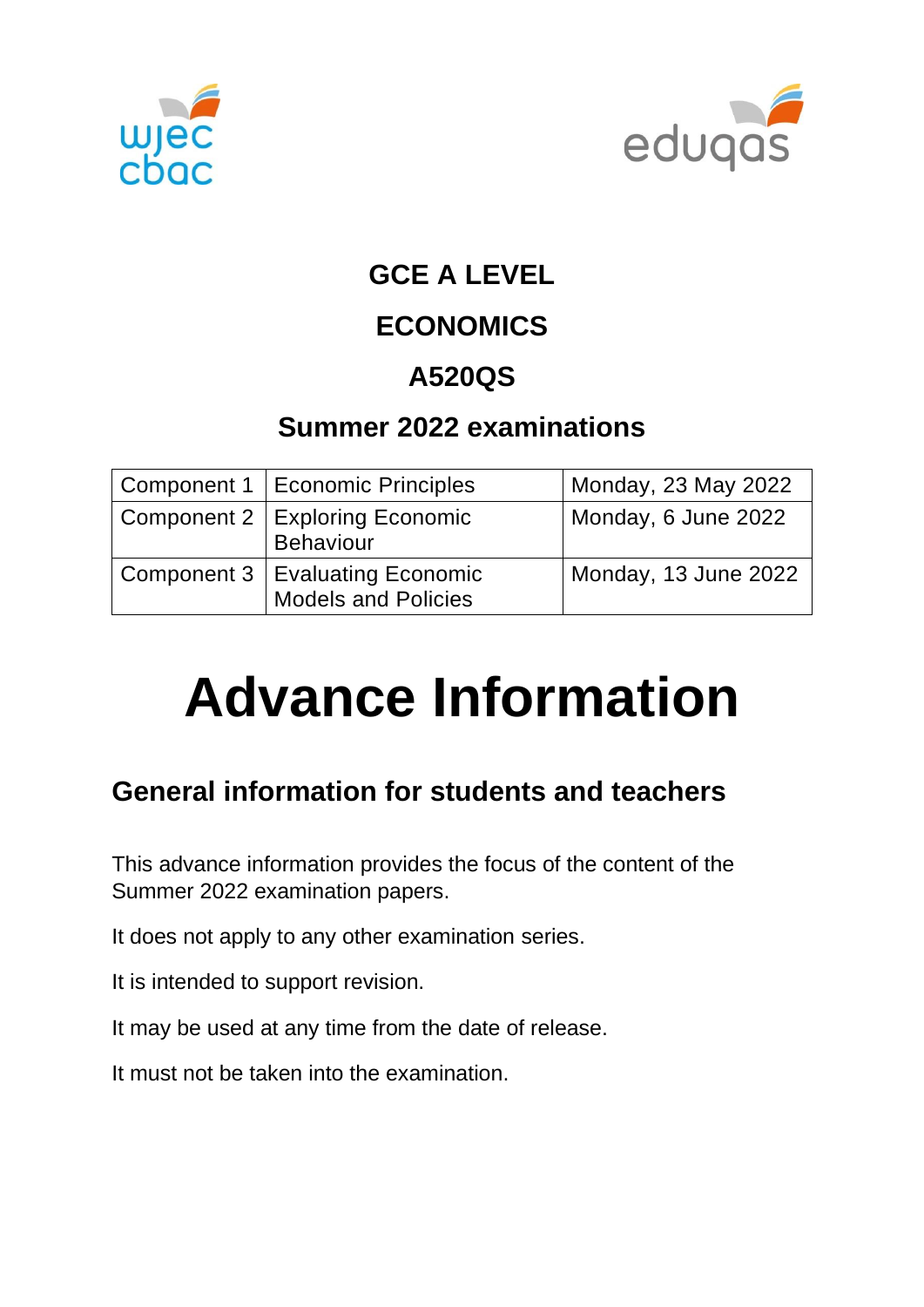## **Subject information for students and teachers**

A guidance document on advance information has been produced by The Joint Council for Qualifications (JCQ) on behalf of all awarding organisations. It can be found [here.](https://www.jcq.org.uk/wp-content/uploads/2021/10/Advance-Information-for-General-Qualifications-2021-22.pdf)

This information provides the focus of the assessment in A level Economics question papers. A holistic approach has been taken, not a focus on each component. The information is provided in specification order and not in question or component order. The focus of quantitative skills required is provided.

It is advised that teaching and learning should still cover the entire subject content in the specification. This is to ensure that students are as well prepared as possible for progression to the next stage of their education. Students can be credited for using any relevant knowledge from any other topic areas when answering questions. Also, content not included in the list may still be assessed in low tariff, multiple choice and synoptic questions.

#### INFORMATION

- There are no restrictions on who can use this notice.
- The format/structure of the papers remains unchanged.

#### ADVICE

• Students and teachers should consider how to revise other parts of the specification, for example to review whether other topics may provide knowledge which helps understanding in relation to the areas being assessed.

The following areas of content are suggested as key areas of focus for revision and final preparation.

#### **MICROECONOMICS (all components)**

| Content           |                                                 |  |
|-------------------|-------------------------------------------------|--|
| Scarcity and      | Scarcity, choice and opportunity cost           |  |
| choice            | Production possibility frontiers (PPFs)         |  |
|                   | Specialisation, division of labour and exchange |  |
| Demand and        | Factors influencing demand and supply in        |  |
| supply in product | product markets                                 |  |
| markets           | The determination of equilibrium price and      |  |
|                   | output in a freely competitive market           |  |
|                   | Price, income and cross price elasticities of   |  |
|                   | demand, price elasticity of supply              |  |
| Demand and        | Wage determination                              |  |
| supply in labour  | Labour market issues                            |  |
| markets           |                                                 |  |
| Resource          | How resources are allocated in a free market    |  |
| allocation        | economy                                         |  |
| Costs, revenues   | Costs, revenues and profits                     |  |
| and profits       | The growth of firms                             |  |
|                   | Efficiency                                      |  |
| Market structures | Background to market structures                 |  |
|                   | <b>Business objectives</b>                      |  |
|                   | Monopoly                                        |  |
|                   | Oligopoly                                       |  |
| Market failure    | Understanding market failure                    |  |
|                   | Why and how governments intervene in markets    |  |
|                   | The effects of government intervention          |  |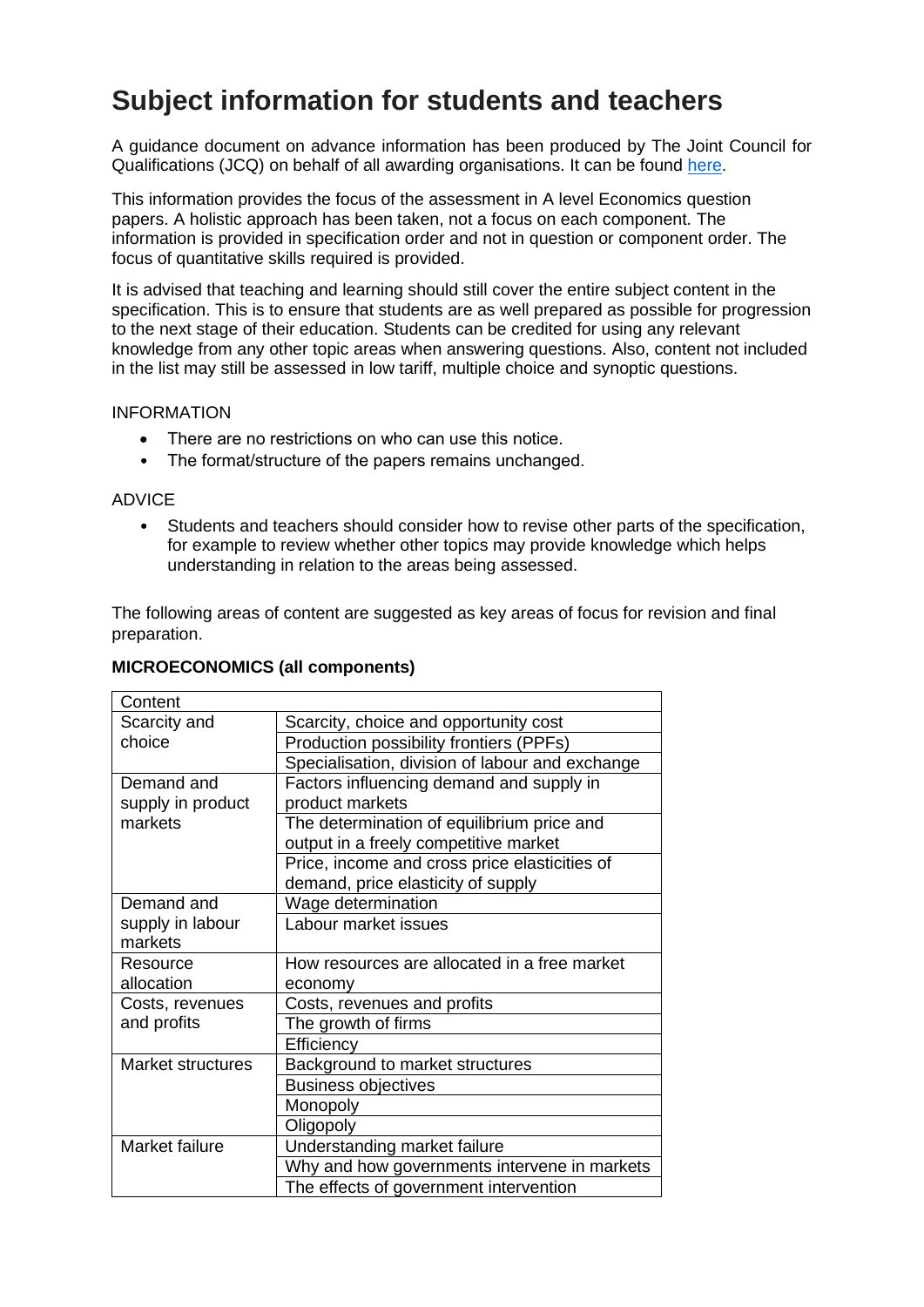## **MACROECONOMICS (all components)**

| Content       |                                         |                            |  |
|---------------|-----------------------------------------|----------------------------|--|
| Macroeconomic | The circular flow of income model       |                            |  |
| theory        | The components of aggregate demand (AD) |                            |  |
|               | The AD function                         |                            |  |
|               | The aggregate supply (AS) function      |                            |  |
|               | Short run aggregate supply (SRAS)       |                            |  |
|               | Long run aggregate supply (LRAS)        |                            |  |
|               | AD/AS analysis                          |                            |  |
|               | The short run Phillips curve            |                            |  |
|               | The long run Phillips curve             |                            |  |
| Macroeconomic | Government policy objectives            |                            |  |
| objectives    | Economic growth                         | Causes of growth           |  |
|               |                                         | Benefits and costs of      |  |
|               |                                         | growth                     |  |
|               | Inflation and                           | Measurement and            |  |
|               | deflation                               | calculation                |  |
|               |                                         | Causes                     |  |
|               |                                         | Costs                      |  |
|               |                                         | Solutions                  |  |
|               | The balance of                          | Measurement                |  |
|               | payments                                | <b>Current account</b>     |  |
|               |                                         | imbalances: causes         |  |
|               |                                         | Current account            |  |
|               |                                         | imbalances: impacts        |  |
| Policy        | <b>Fiscal policy</b>                    | Framework                  |  |
| instruments   |                                         | Demand side fiscal policy  |  |
|               |                                         | Supply side fiscal policy  |  |
|               | Monetary policy                         | Framework                  |  |
|               |                                         | The operation of monetary  |  |
|               |                                         | policy and monetary        |  |
|               |                                         | stability                  |  |
|               |                                         | <b>Financial stability</b> |  |
|               | Exchange rates                          | Exchange rates in a free   |  |
|               | and exchange rate                       | market                     |  |
|               | policy                                  | Exchange rate policy       |  |
|               | Supply side policies                    |                            |  |

## **GLOBAL ECONOMICS (all components)**

| Content       |                                            |  |
|---------------|--------------------------------------------|--|
| International | Advantages and disadvantages of free trade |  |
| trade         | Protectionism                              |  |
| Non-UK        | Problems facing MEDCs, LEDCs and emerging  |  |
| economies     | economies                                  |  |
| Economic      | <b>Obstacles</b>                           |  |
| development   | Solutions                                  |  |